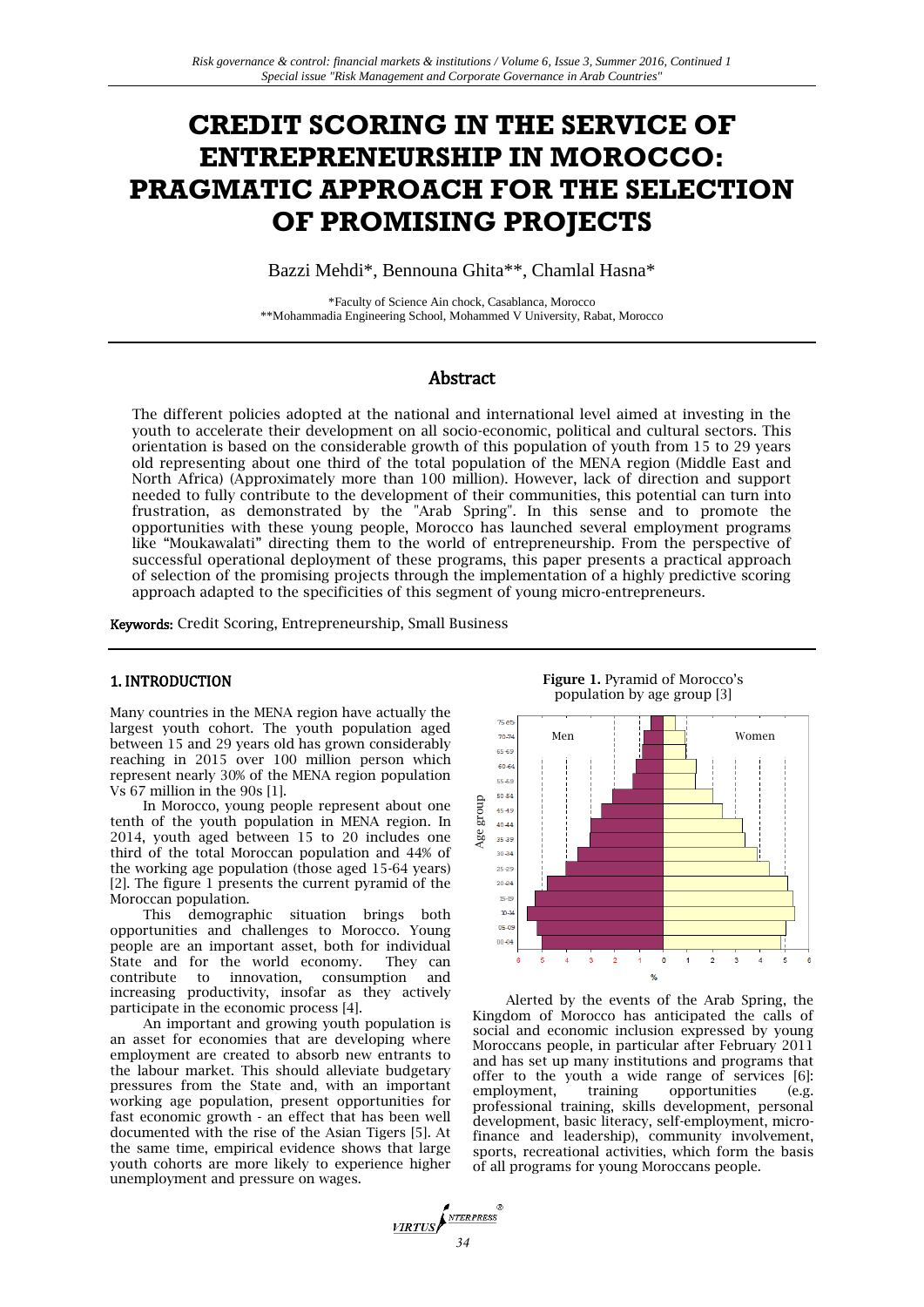Our article focus on government programs to promote small business and proposes a statistical approach for the selection of promising projects.

We will present in Section 2 a description of the entrepreneurial ecosystem in Morocco. In section 3, we will carry out an overview of credit scoring models and in the section 4; we will present a pragmatic approach to select the best microentrepreneur projects which fit well with Moroccan case. The section 4 gives the conclusion.

# 2. PRESENTATION OF THE ENTREPRENEURIAL ECOSYSTEM IN MOROCCO

#### 2.1. Economic overview

The World Bank classified the Kingdome of Morocco as middle-income economies. The country is characterized by great potential growth through economic diversification relatively developed compared to other countries in the MENA region. Despite the global financial crisis and political agitation in the region, the Moroccan economy showed steady growth in its average real GDP, 4.6% between 2008 and 2010 and 5% in 2011. However, it slowed significantly in 2012 at a rate of 2.7% (table 1).

|  | Table 1. Morocco: main macroeconomic indicators, 2008-13 [7] |  |
|--|--------------------------------------------------------------|--|
|--|--------------------------------------------------------------|--|

| <b>Indicators</b>                                                | 2008   | 2009    | 2010   | 2011   | 2012   | 2013   |
|------------------------------------------------------------------|--------|---------|--------|--------|--------|--------|
| GDP (current US \$, billion)                                     | 88.9   | 90.9    | 90.8   | 99.2   | 96.1   | 104.8  |
| GDP growth (real)                                                | 5.6    | 4.8     | 3.6    | 5.0    | 2.7    | 5.1    |
| GDP per capita (current USD)                                     | 2851   | 2885    | 2850   | 3082   | 3956   | 3190   |
| Current account balance (% of GDP)                               | $-5.2$ | $-5.4$  | $-4.1$ | $-8.1$ | $-9.9$ | $-7.2$ |
| The general government's net borrowing or net lending            | 0.7    | $-1.8$  | $-4.4$ | $-6.7$ | $-7.6$ | $-5.5$ |
| Unemployment rate (% labor force)                                | 9.6    | 9.1     | 9.0    | 8.9    | $-9.0$ | 8.9    |
| Inflation, consumer prices (average annual increase, %)          | 3.5    | $1.0\,$ | 1.0    | 0.9    | 1.3    | 2.3    |
| Net flows of fforeign direct investment (current US \$, billion) | 2487   | 1952    | 1574   | 2568   | 2836   | 5.0    |
| Gross debt (% of GDP)                                            | 48.2   | 48.0    | 51.3   | 54.4   | 60.5   | 61.8   |

The economy presents one of the highest investment rates in the region reaching 35.7% of GDP in 2012, thanks to the many government initiatives to improve the business climate and investment. The unemployment rate dropped to less than 9% in 2012 against 13.4% in 2000. However, this rate is still twice as high for the young and educated population, and over half of 15-29 year olds in Morocco are out of school and are unemployed, according to the World Bank [8].

Like other economies in the region, the external and fiscal position of Morocco has deteriorated due to political uncertainty in the region and the global economy slowdown. The impact is particularly pronounced because of the close links between Morocco and Europe in the field of international trade, remittances and investment flows. The current account deficit that reached the high rate of 10% in 2012, slowing growth and high levels of public spending, including subsidies for food needs and fuel prices, have increased the fiscal pressure. The net borrowing increased to 6.7% of GDP in 2011 and 7.6% in 2012. However, public debt is relatively subdued, amounting to 60% of GDP in 2012, and net inflows of foreign direct investment (FDI) increased to USD 2.8 billion (3% of GDP) in 2012 against USD 1.6 billion (or 1.7% of GDP) in 2010.

### 2.2. Business environment

The political transition in the region had a little effect on the business climate in Morocco. Instead, the government has been very eager to put in place reforms to boost business environment. Important steps have been taken to attract investors, such as the creation in 2009 of the Moroccan Investment Development Agency (AMDI), strengthening of regional investment centers, simplifying and improving the transparency of administrative procedures and the creation of the National Committee of the business environment (CNEA). In terms of foreign trade, Morocco has shown more openness, especially through negotiations with the European Union on the Agreement on Deep and Comprehensive Free Trade Area [9].

Morocco is 87th class of 189 countries in the index of "ease of doing business" of the World Bank [10] winning 10 position compared to 2013, and a total of 30 places between 2011 and 2013. The country is performing rather well in terms of "border trade" (37th) and "business creation" (39th). The greatest challenges that remain are the "transfer of ownership" (156th) and "protecting investors" (115th). Although the World Economic Forum cites "inefficient government bureaucracy", "corruption" and "access to financing" as the three most salient issues for the conduct of business [11], efforts have been made in these areas. Regarding access to funding, the Moroccan government has passed new laws that expand the scope of securitization and financing alternatives to companies. However, Morocco remains ranked 77th of 148 countries in the index of global competitiveness 2013-14, when he was 70th out of 142 in 2011-12.

### 2.3. Overview of the SME sector

According to a report prepared by Moroccan securities regulator (CDVM) (based on data provided by INFORISK<sup>2</sup>) in 2011, SMEs account for 40% of GDP and 31% of total Moroccan exports. The majority of SMEs are active in the areas of trade (41%) and industry (37%). According to a survey conducted by the International Finance Corporation in 2011 [12], there had a total of 750,202 micro, small and medium enterprises (MSMEs) in Morocco that employed only 21.6% of the total workforce. As in other economies in the region, most SMEs are microenterprises namely 97.8% of the total.

 2 TheINFORISK, a subsidiary of Finaccess Group, is THE specialist business information on Moroccan companies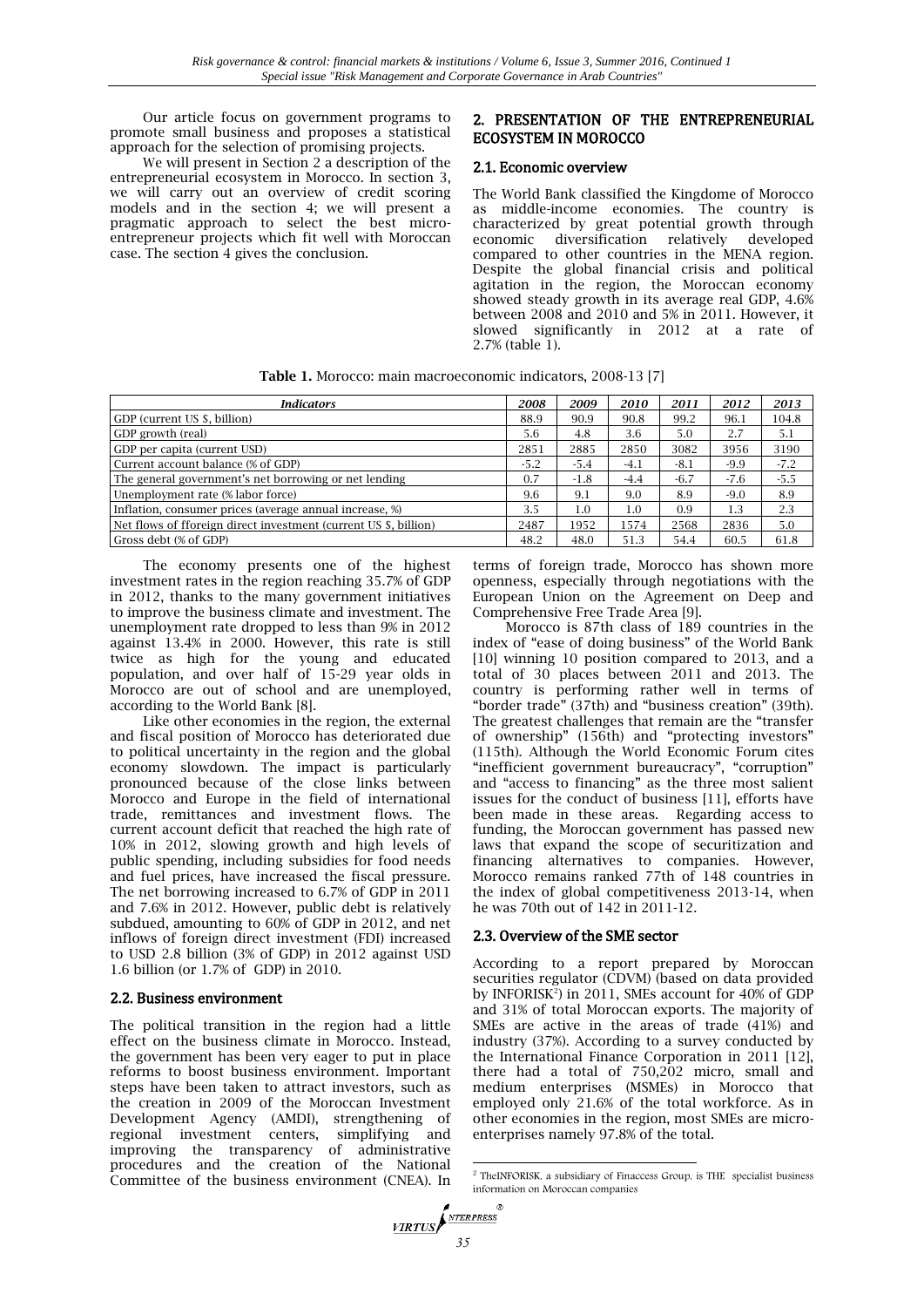The rate of new business creation is relatively high in Morocco. On average, between 2004 and 2009, 0.96 limited company per 1000 people of working age was created [13], which is above the average of the MENA region (0.6 company) [11].

In a systematic and continuous way, Morocco has developed an institutional framework for SME policy, improved the quality of its institutions and developed several support programs covering all sectors of the SME population, especially new entrepreneurs established companies and highgrowth small businesses.

#### 3. OVERVIEW OF CREDIT SCORING MODELS

The credit scoring models (e.g. application scoring, behavior scoring in retail business) refer to a

techniques of risk evaluation associated with potential loan applicant. The best practice counterparty assessment for small businesses involves the combination of rigorous quantitative models and standardized qualitative rating tool. We give in this section an overview of the credit scoring approaches to assess the credit risk of SME.

### 3.1. Credit scoring approach

The credit scoring models [14] require a thorough development, richer and more creative data sets. Indeed, a rigorous process is required to drive the model to best practice levels. The following diagram summarizes the main steps of the scorecard development process.



**Figure 2.** Overall process for developing and implementing a quantitative credit scoring model

*Preliminaries and planning:* This is an important phase in which the project is defined, with a clear definition of the target to be reached, the theoretical model design, sample definition and finally sample extraction.

*Development database creation:* This phase concerns the important activity of data manipulation, that is, data collection, data aggregating, and database construction, with a sequence of joins between the datasets with elementary information included. Of equal important is the first data quality check that identifies the characteristics with no effectiveness in the analysis.

*Initial analysis:* The analyst begins by looking at the data in detail, studying the relationships between the potential predictive variables and the target, measure to be investigated. This phase is often called detailed data analysis, in so far as it asks the analyst to also explore the economic implications, and not only the methodological/ statistical interpretation. One of the outputs is also the preliminary model.

*Scorecard management reports:* After the preliminary version of the model, there is a phase of tuning which arrives at the final model, which needs to be robust easy to interpret and powerful. The final scorecards are produced by running the best predictive characteristic (Output from the initial analysis phase) and statistical algorithms (e.g., logistic regression) on the training dataset, to generate the final set of characteristics for the scorecard.

**Figure 3.** Input considerations for scoring models

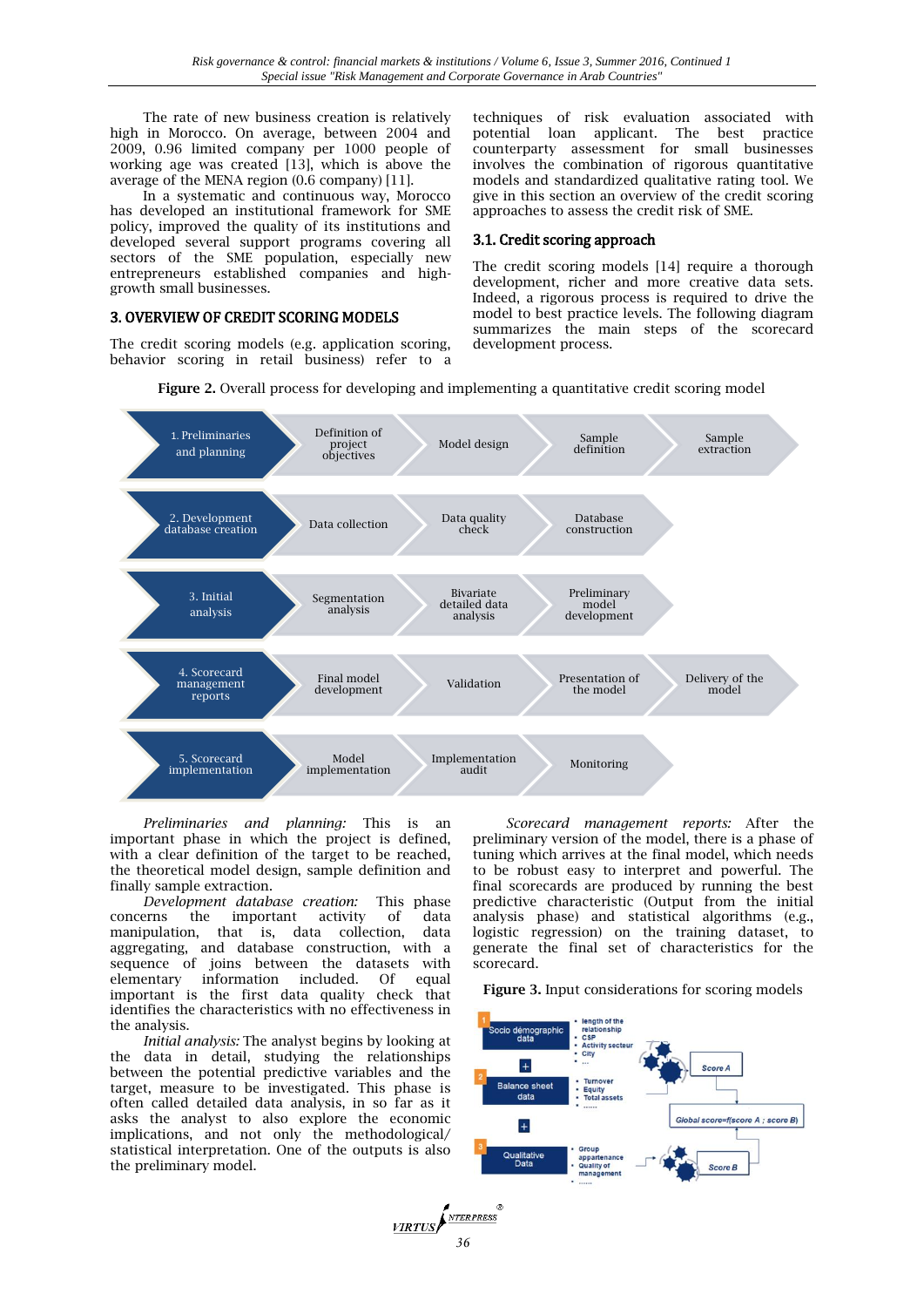This final model, on the basis of the test sample is then validated to demonstrate its stability.

The figure below gives the three kinds of data commonly used in the traditional scoring model.

However, in the context of smaller business, these data sources show some limitation. Indeed, for these profiles, the historical and projected income statements (revenue) and balance sheet are limited, are usually not consistent with varying quality and the potential for fraud is high. In addition, there are few (typically 4-6) qualitative factors based on relatively short and broad questions (e.g., "How would qualify the succession plan of the borrower?") with short and subjective answer options (e.g., "No successor, but this is not critical").

To remedy to these limitations and build scoring system which fit well for small businesses and portfolio with a poor data environment, users of the credit scoring models ( banks or other company) can in addition to quantitative scoring model, incorporate a qualitative PD-rating model to improve rating performance.

In the following, we propose a decision aid approach leading to successful deployment of operational programs set up by the National Agency for the Promotion of SMEs (ANPME).

# 4. PRAGMATIC APPROACH TO SELECT THE BEST MICRO-ENTREPRENEUR PROJECTS

As mentioned above youth aged 15 to 20 include one third of the total Moroccan population and 44% of the working age population (those aged 15-64 years), this demographic situation brings both opportunities and challenges for government.

To accompany these youth people (Student, informal, unemployed, apprentices at a local craft workshop ) the National Agency for the Promotion of SMEs has set up a support program for 100,000 auto entrepreneurs with a budget of 500 million MAD (i.e. 4 billion US).

In collaboration with experts of the agency, bank risk managers and academician specialist in entrepreneurship, we have established a qualitative PD-rating model to select the best microentrepreneur projects. This qualitative rating approach can be complementary to statistical scoring models or stand-alone if quantitative data is unreliable, unavailable, or insufficient.

## 4.1. Presentation of the approach

The qualitative rating approach is similar to the internal rating systems established by banks and required by Basel II [15]. It is based on a statistical regression model to test interactively whether qualitative indicators (questionnaire) used, improve the predictability of credit decisions.

Significant effort to develop question to assess the entrepreneur and his/her project is required. Indeed, we have invested multiple workshops and more than 100 hours of debate along several rigorous assessment frameworks to short-list questions from 100 to 200 candidates. In addition, the questions selected narrow down broad concepts (e.g., "shareholder structure") to real risk drivers and specific yet generally applicable treats (e.g., "Has Entrepreneur cash to support the business if needed?"). Also, each question's score follows a specific methodology based on its predictive power. The discriminative power can be assessed by regarding the risk distribution of the variable which is shown by the Weight of Evidence (WOE) [17]. The Weight of Evidence can be calculated from the column percentages with the following formula:

$$
WoE = \ln(P(Enter \text{preneur}|\text{Good})) - \ln(P(Enter \text{preneur}|\text{Bad})) \tag{1}
$$

The interpretation of WoE is straightforward: Increasing values of the Weight of Evidence indicate decreasing risk.

The rating includes both the promoter and the project. It allows assessing both the project entrepreneur quality and quality of the project itself. It is for this reason that various criteria are taken into account in the overall score as the training of young entrepreneur, his experience, his contribution in business and feasibility of the project.

To develop the scorecard we performed the logistic regression [16] not against the input (Option's answer), but rather against the weight of evidence of each option. The final scorecard is then produced in the system point format (table 2, 3) in order its ease of understanding by the decider (discrete numbers are easier to work with).

There are several scales in use in the industry. One of the widely used is "points to double the odds" (pdo) [18] in which the relationship between odds<sup>3</sup> and scores can be presented as a linear transformation:

$$
Score = 0ffset + factor \ln(odds)
$$
 (2)

Since the scorecard in our proposed approach is being developed using the WOE as input, the preceding relationship can be modified as:

$$
Score = Offset + factor \ln(odds) =
$$
  

$$
-\left(\sum_{j,i=1}^{k,n} (woe_j * \beta_i) + a\right) * factor + offset =
$$
  

$$
-\left(\sum_{j,i=1}^{k,n} (woe_j * \beta_i + \frac{a}{n})\right) * factor + offset =
$$
  

$$
\sum_{j,i=1}^{k,n} (-(woe_j * \beta_i + \frac{a}{n}) * factor + \frac{offset}{n})
$$
 (3)

Where *WOE* = weight of evidence for each grouped option; *β* = regression coefficient for each characteristic; *a* = intercept term from logistic regression;  $n =$  number of questions;  $k =$  number of options (of attributes) in each questions.

The formula would calculate the scores to be attributed to each option, for every question in the scorecard developed, and summing all the scores for each option would then provide the final score.

However, the model separates the «Entrepreneur» part to the «project» part. Therefore, each party is assigned a score involving an overall score of 100. The final score is estimated from the combination of the two scores estimated and presented in the tables 2 and 3, namely the

<sup>-</sup>3 If the probability of winning is 0.8, the odds are 0.8/0.2=4, because there are four times as many chances of winning as losing. If winning is certain, the odds are infinite.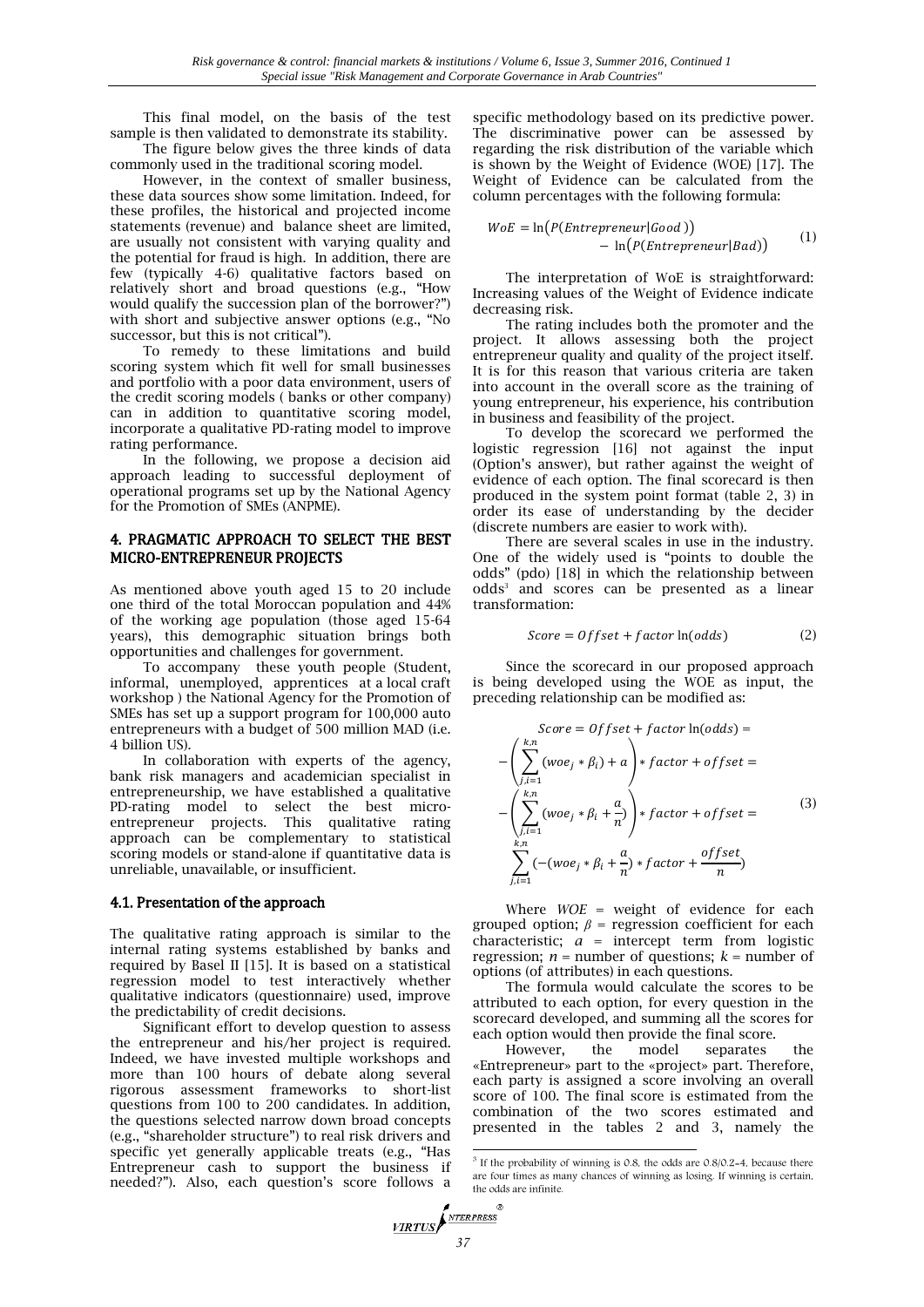entrepreneur and project score. The weightings of each of these notes in the model have been defined from a statistic approach. Indeed, the two scores are used as independent variables in the logistic regression and the weight of each score is calculated by the ratio (estimated value / error type) (figure 4).

#### **Figure 4.** Overall score estimation

Estimations par l'analyse du maximum de vraisemblance

| Paramètre             | DDL          | Valeur<br>estimée | Erreur<br>type | $Rhi-2$<br>de Wald | $Pr$ > $Rhi-2$ |
|-----------------------|--------------|-------------------|----------------|--------------------|----------------|
| Intercept             | 1            | $-1.0958$         | 0.0824         | 176.8879           | < .0001        |
| Score Entrepreneur    | $\mathbf{1}$ | 0.8175            | 0.0258         | 1001.3119          | < .0001        |
| Score Project         | 1            | 0.6019            | 0.0314         | 368,3406           | < .0001        |
| Contribution Marginal |              |                   |                |                    |                |
| Score Entrepreneur    |              | 0.8175            | 0.0258         | 31.68604651        | 0.62           |
| Score Project         |              | 0.6019            | 0.0314         | 19.16878981        | 0.38           |
|                       |              |                   |                | 50.85483632        |                |

*38*

 $VRTUS$ 

NTERPRESS

| Score Entrepreneur | 62% |
|--------------------|-----|
| Score Project      | 38% |

The result above shows that the entrepreneur's quality is a priority to the quality of the project. This can be explained by the fact that a good entrepreneur will make the most of an average project while a bad entrepreneur may fail on easy project. Finally, the overall score is calculated as following:

#### *Entrepreneur score (62%) + Project score (38%) = Collect score* (30%) – (4)<br>*Overall score*

The risk scale is from 0 to 100 points, with 100 being representative of the best couple (Entrepreneur, Project).

To subdivide the overall score in several rating classes similar to those produced in the context of Basel II, we adopted a mixed approach which started with an objective grouping of classes and it continues with more empirical approach. We used an algorithm to define the master scale by linking the probability of default of the entrepreneur to an exponential distribution with a frequency close to the normal distribution (figure 6). These classes have been modified after according to empirical criteria to identify the most satisfactory master scale. This technique is frequently used for corporate exposure [19] in accordance with rating scale build by the major rating agencies like Standard & Poors.

#### **Figure 5.** Master scale example



This overall score is consequently converted to notes between 0 and 9 (9 being the worst):

− An overall score between 0 and 10 corresponds to the grade 9.

− A global score between 10 and 30 is representative of a risk called "uncertain" (corresponding to 7 or 8 grade).

− When the overall score between 30 and 100, it is judged as acceptable or favorable (involving a lower or equal to 6 grade).





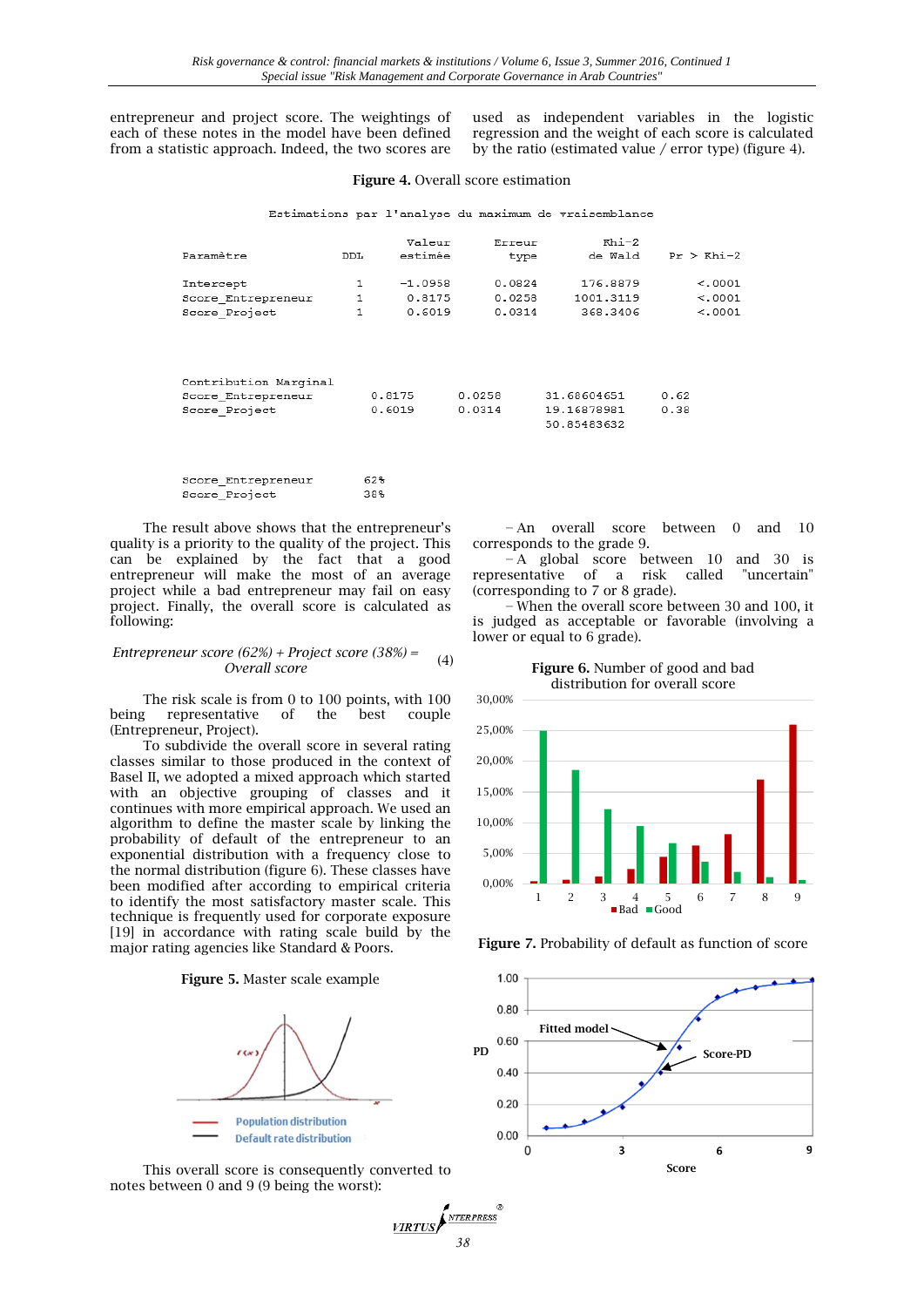#### 4.2. Entrepreneur/ project scorecards

In this section, we present the questions selected from 100 to 200 candidates and identified as most predictive.

#### 4.2.1. Entrepreneur score

The rating of the entrepreneur, on 100 points, is determined based on eight indicators:

− *Entrepreneur training and education:* Indicate the ability of the entrepreneur to better manage its business.

− *Entrepreneur's financial skills:* Skills that the entrepreneur need to have in order to get ahead, like for example cash flow management and projection.

− *Entrepreneur's contribution:* Young entrepreneurs, who own a local or hold percentage of capital, are more likely to see their project succeed.

− *Entrepreneur's behavior:* The consultation of credit bureau agency (Experian was installed in Morocco in 2009) allows the checking of the Entrepreneur's borrowing history with any bank and his debt capacity.

**Table 2.** Entrepreneur scorecard

| <b>Indicators</b>                                                                            | <b>Score</b> | <b>Option</b>                                                                                                                  | Option's score |
|----------------------------------------------------------------------------------------------|--------------|--------------------------------------------------------------------------------------------------------------------------------|----------------|
| Entrepreneur's<br>of<br>years<br>relevant<br>and<br>up-to-date<br>experience in the industry | /20          | More than 15 years                                                                                                             | 10             |
|                                                                                              |              | 10 to 15 years                                                                                                                 | 14             |
|                                                                                              |              | 5 to 9 years                                                                                                                   | 8              |
|                                                                                              |              | 1 to 4 years                                                                                                                   | $\overline{4}$ |
|                                                                                              |              | Less than 1 year                                                                                                               | $\Omega$       |
| Oualification<br>of<br>the<br>entrepreneur                                                   | /20          | Has university/college degree in respective fields and proven hands-on<br>experience                                           | 20             |
|                                                                                              |              | Has university/ college degree in respective fields but does not have<br>actual hands-on experience                            | 16             |
|                                                                                              |              | Has formal training in respective fields; performed the job at managerial<br>level                                             | 12             |
|                                                                                              |              | Has formal training in respective fields, never performed the job at<br>managerial level                                       | 6              |
|                                                                                              |              | Does not have university/college degree or formal training in respective<br>fields                                             | $\Omega$       |
|                                                                                              | /10          | Has good financial skills as demonstrated by good cash flow<br>projection/management                                           | 10             |
| Entrepreneur's Financial skill                                                               |              | Has above average financial management skills                                                                                  | 6              |
|                                                                                              |              | has some knowledge of financial management                                                                                     | $\overline{2}$ |
|                                                                                              |              | Has little knowledge of financial management                                                                                   | $\overline{0}$ |
| Whether the entrepreneur have                                                                | /10          | Entrepreneur owns local                                                                                                        | 10             |
| the local to be used for the                                                                 |              | Entrepreneur owns local but it should be renovated                                                                             | 6              |
| project                                                                                      |              | The client says not to own local                                                                                               | $\Omega$       |
|                                                                                              | /20          | The entrepreneur hold more than 20% of the capital and he has<br>proporty which can be used as guarantee for bank loan.        | 20             |
|                                                                                              |              | The entrepreneur hold less than 20% of the capital but he didn't has<br>proporty which can be used as guarantee for bank loan. | 10             |
| Support from the entrepreneur                                                                |              | The entrepreneur hold less than 20% of the capital but he has proporty<br>which can be used as guarantee for bank loan.        | 6              |
|                                                                                              |              | The entrepreneur hold less than 20% of the capital and he didn't has<br>proporty which can be used as guarantee for bank loan. | $\Omega$       |
|                                                                                              | /20          | No unpaid and / or rejection of checks regularized in the month.                                                               | 20             |
| Entrepreneur'borrowing<br>history with any bank                                              |              | Up to 2 unpaid and / or rejection check regularized in the month                                                               | 10             |
|                                                                                              |              | Between 3 and 4 unpaid and / or rejection check regularized in the<br>month                                                    | 4              |
|                                                                                              |              | Unpaid and / or rejection of checks than one month                                                                             | $\Omega$       |
| Total                                                                                        | /100         |                                                                                                                                |                |

## 4.2.2. Projet score

To estimate the project profitability, several elements are to assess and cross namely:

− *The sector of activity:* A prior knowledge of the project evaluators of the risky activities, high default rates in regions and areas most exposed to different climate risks allows to cross any information and to assess the profitability of the project and thus the solvency of Micro entrepreneur.

− *The legal status of the enterprise:* Through the knowledge of the legal status of the company, we can deduct the company's size and the impact that may incur microenterprise following an adverse change in national or international rules.

− *Age of the enterprise:* More an enterprise grows old and it is organized and formalized.

− *Size of the enterprise:* The empirical results showed that there is a link between the size of workforce in terms of the business and its structure.

− *Life cycle of the enterprise's products:* This allows to identify priorities for the strategy of products development and so the level of the turnover.

− *Provision of a bank account of the enterprise:* This indicator gives information about the degree of professionalism of the created enterprise.

*VIRTUS*